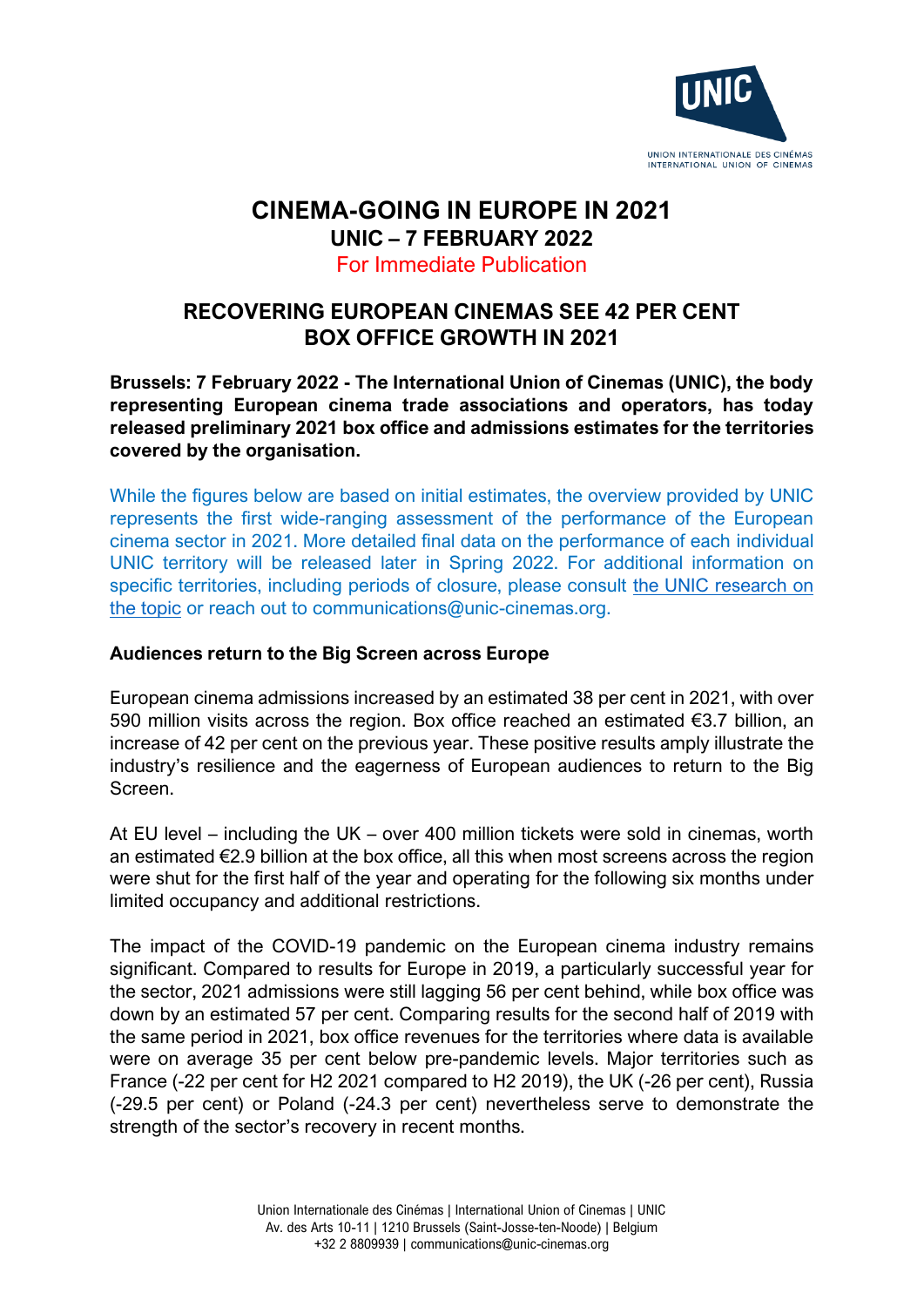

As has been the case in the past, box office was mainly driven by major international titles including *Spider-Man: No Way Home, No Time to Die, F9: The Fast Saga, Venom: Let There Be Carnage* and *Dune*. *Spider-Man: No Way Home* in particular served as further evidence of cinemas' capacity to attract audiences and create global events even during challenging times, with over \$1.77 billion grossed at the global box office as of today – the sixth biggest result of all time.

At the same time, and as was witnessed in 2020, local titles have played a key role in the recovery process. National films' market shares were higher than normal years across the region, most impressively in France (40.8 per cent), Czech Republic (38.3 per cent) and Denmark (37.0 per cent). The Serbian biopic *Toma* managed to outperform *Spider-Man: No Way Home*, dominating at the box office in Serbia and neighboring Bosnia and Herzegovina.

It is only with the support of local and international distributors that cinema operators will be able to confidently recover from this incomparable period of challenge. A strong and diverse film slate will be key to attracting audiences to the Big Screen.

The broad range of support mechanisms that have been made available to the sector in Europe have also been crucial, protecting livelihoods and covering some of the significant losses incurred by industry. But now is not the time for policy makers to ease those efforts aimed at ensuring the survival of local cinemas, whatever their size and location.

2022 will be a pivotal year for the industry. Leading industry analysts Gower Street Analytics have forecasted a tentative estimate of \$7.8 billion (+75 per cent on 2021) and \$33.2 billion (+55 per cent) for EMEA and global box office respectively. UNIC members are confident that the cinema industry will come back stronger from this crisis, and that we will continue to enjoy films together, on the Big Screen.

#### **Attachment**

Table with tentative market performance indicators for 2021 (where available).

#### **Notes for editors**

UNIC is the European trade grouping representing cinema exhibitors and their national trade associations across 39 European territories. More information available on [unic](http://www.unic-cinemas.org/)[cinemas.org.](http://www.unic-cinemas.org/)

#### **Sources**

UNIC members. Complementary information from Comscore, CZ (Unie Filmovych Distributoru), BG (Национален филмов център), EE (Eesti Filmi Instituut & Baltic Films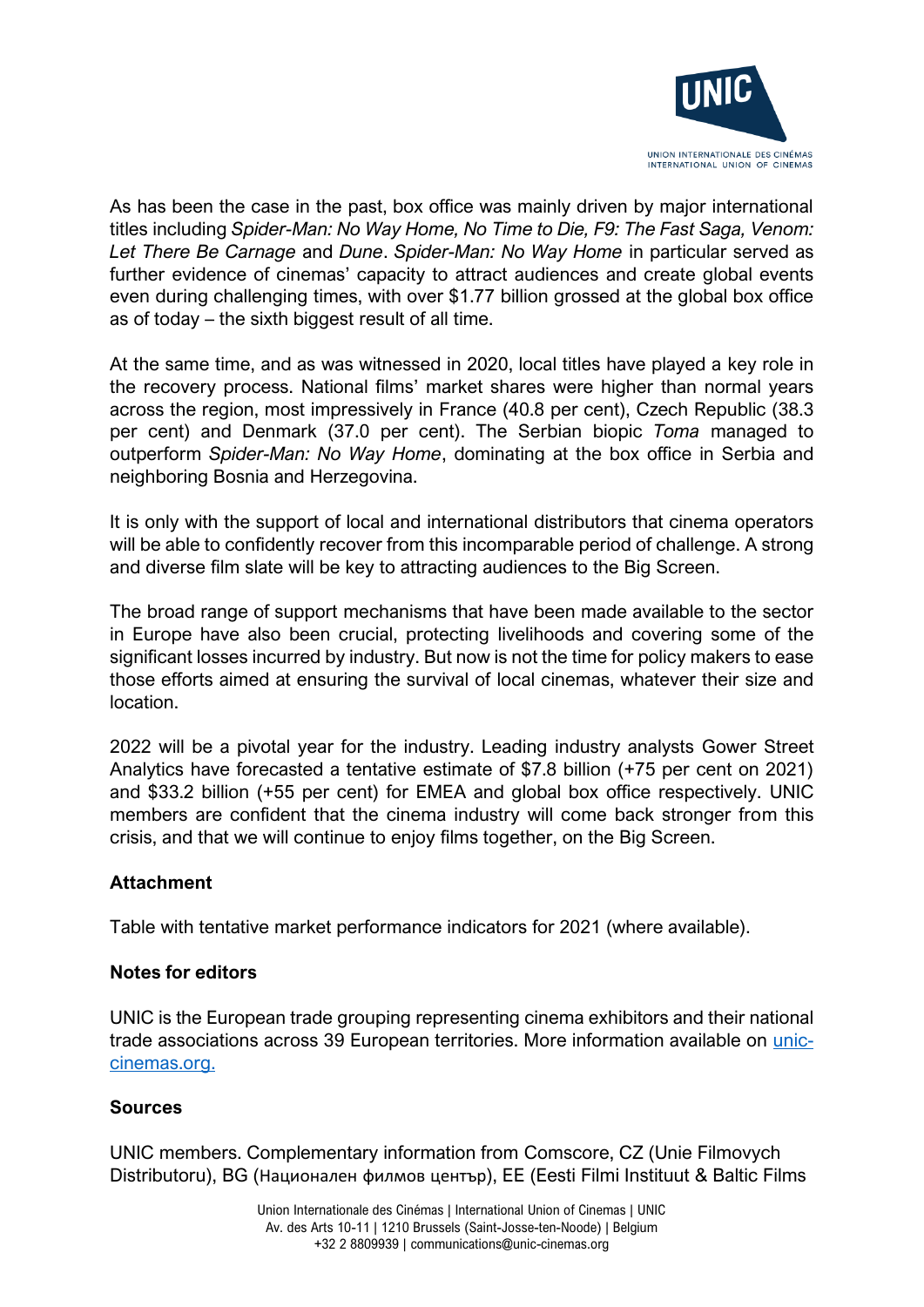

Co-operation Platform), FR (Centre National du Cinéma et de l'Image Animée), GR (Ελληνικό Κέντρο Κινηματογράφου), HU (Nemzeti Média- és Hírközlési Hatóság), IE (Wide Eye Media), LV (Nacionālais kino centrs & Baltic Films Co-operation Platform), PT (Instituto do Cinema e do Audiovisual), RU (Russian Cinema Fund Analytics, Nevafilm Research), UA (Media Resources Management).

## **Contact**

International Union of Cinemas (UNIC) [communications@unic-cinemas.org](mailto:communications@unic-cinemas.org)